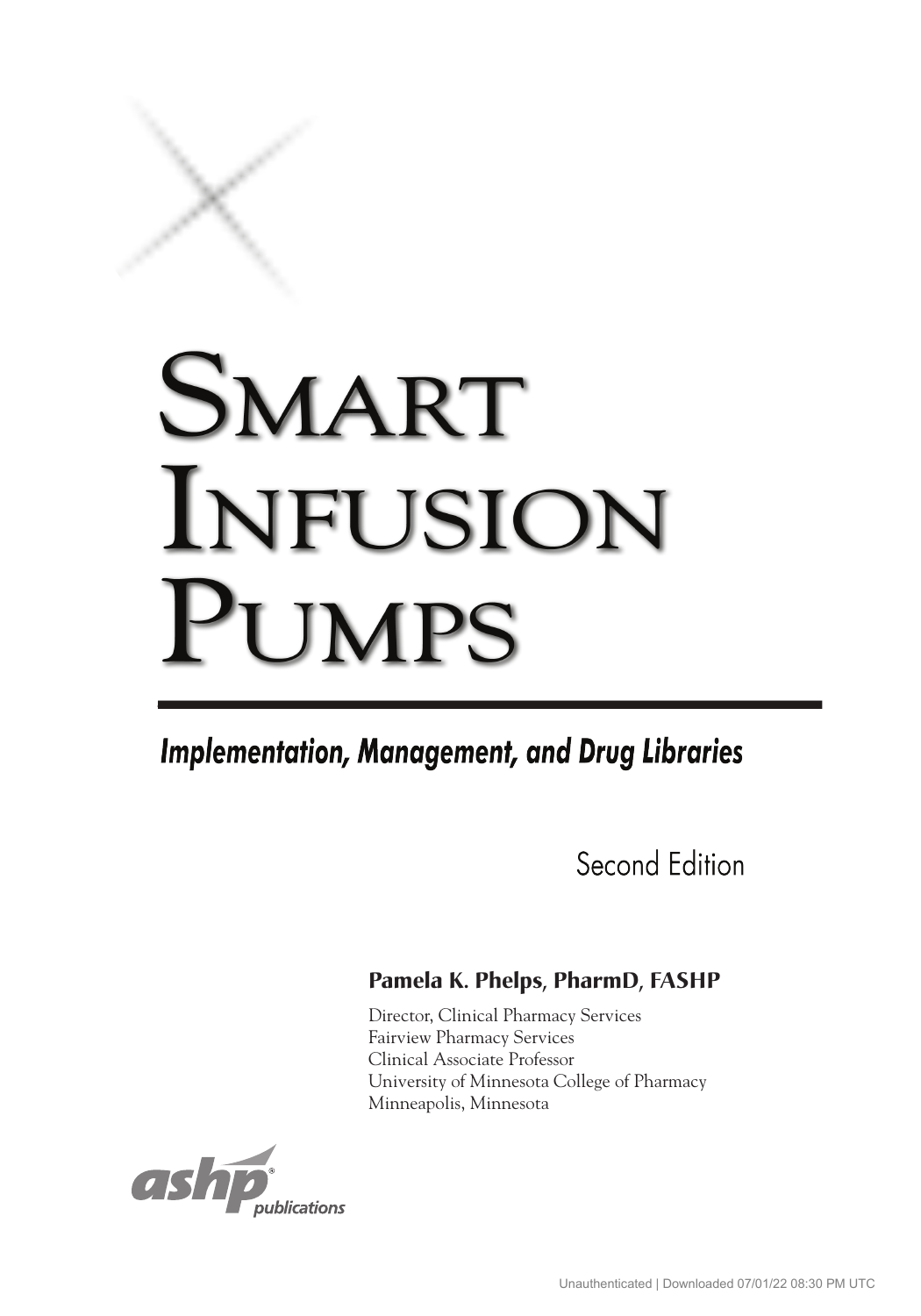Any correspondence regarding this publication should be sent to the publisher, American Society of Health-System Pharmacists, 4500 East-West Highway, Suite 900, Bethesda, MD 20814, attention: Special Publishing.

The information presented herein reflects the opinions of the contributors and advisors. It should not be interpreted as an official policy of ASHP or as an endorsement of any product.

Because of ongoing research and improvements in technology, the information and its applications contained in this text are constantly evolving and are subject to the professional judgment and interpretation of the practitioner due to the uniqueness of a clinical situation. The editors and ASHP have made reasonable efforts to ensure the accuracy and appropriateness of the information presented in this document. However, any user of this information is advised that the editors and ASHP are not responsible for the continued currency of the information, for any errors or omissions, and/or for any consequences arising from the use of the information in the document in any and all practice settings. Any reader of this document is cautioned that ASHP makes no representation, guarantee, or warranty, express or implied, as to the accuracy and appropriateness of the information contained in this document and specifically disclaims any liability to any party for the accuracy and/or completeness of the material or for any damages arising out of the use or non-use of any of the information contained in this document.

*Editorial Project Manager, Books and eLearning Courses:* Ruth Bloom *Editorial Project Manager, Publications Production Center:* Bill Fogle *Cover and Page Design:* Carol Barrer

#### Library of Congress Cataloging-in-Publication Data

Names: Phelps, Pamela K., editor. | American Society of Health-System Pharmacists, issuing body.

Title: Smart infusion pumps : implementation, management, and drug libraries / [edited by] Pamela K. Phelps.

Description: Second edition. | Bethesda, MD : American Society of Health-System Pharmacists, [2017] | Includes bibliographical references and index.

Identifiers: LCCN 2015047956 (print) | LCCN 2015049181 (ebook) | ISBN 9781585285143 (ebook) | ISBN 9781585285136

Subjects: | MESH: Infusion Pumps | Pharmaceutical Preparations--administration & dosage

Classification: LCC RM170.5 (ebook) | LCC RM170.5 (print) | NLM WB 354 | DDC 615.1/9- -dc23

LC record available at https://lccn.loc.gov/2015047956

© 2017, American Society of Health-System Pharmacists, Inc. All rights reserved.

No part of this publication may be reproduced or transmitted in any form or by any means, electronic or mechanical, including photocopying, microfilming, and recording, or by any information storage and retrieval system, without written permission from the American Society of Health-System Pharmacists.

ASHP is a service mark of the American Society of Health-System Pharmacists, Inc.; registered in the U.S. Patent and Trademark Office.

ISBN: 978-1-58528-513-6

10 9 8 7 6 5 4 3 2 1

Printed in Canada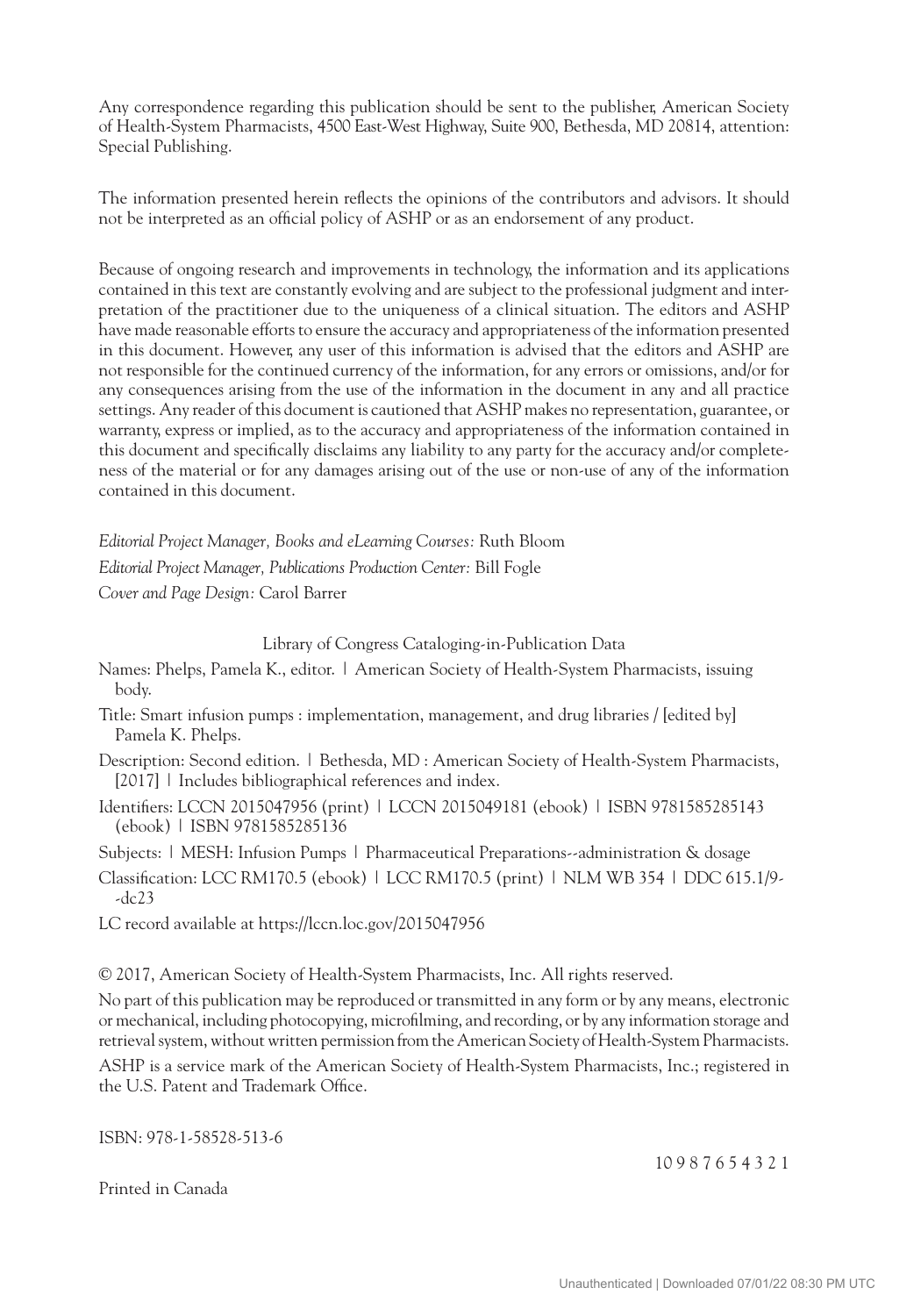### **Dedication**

To B, E, M, and M.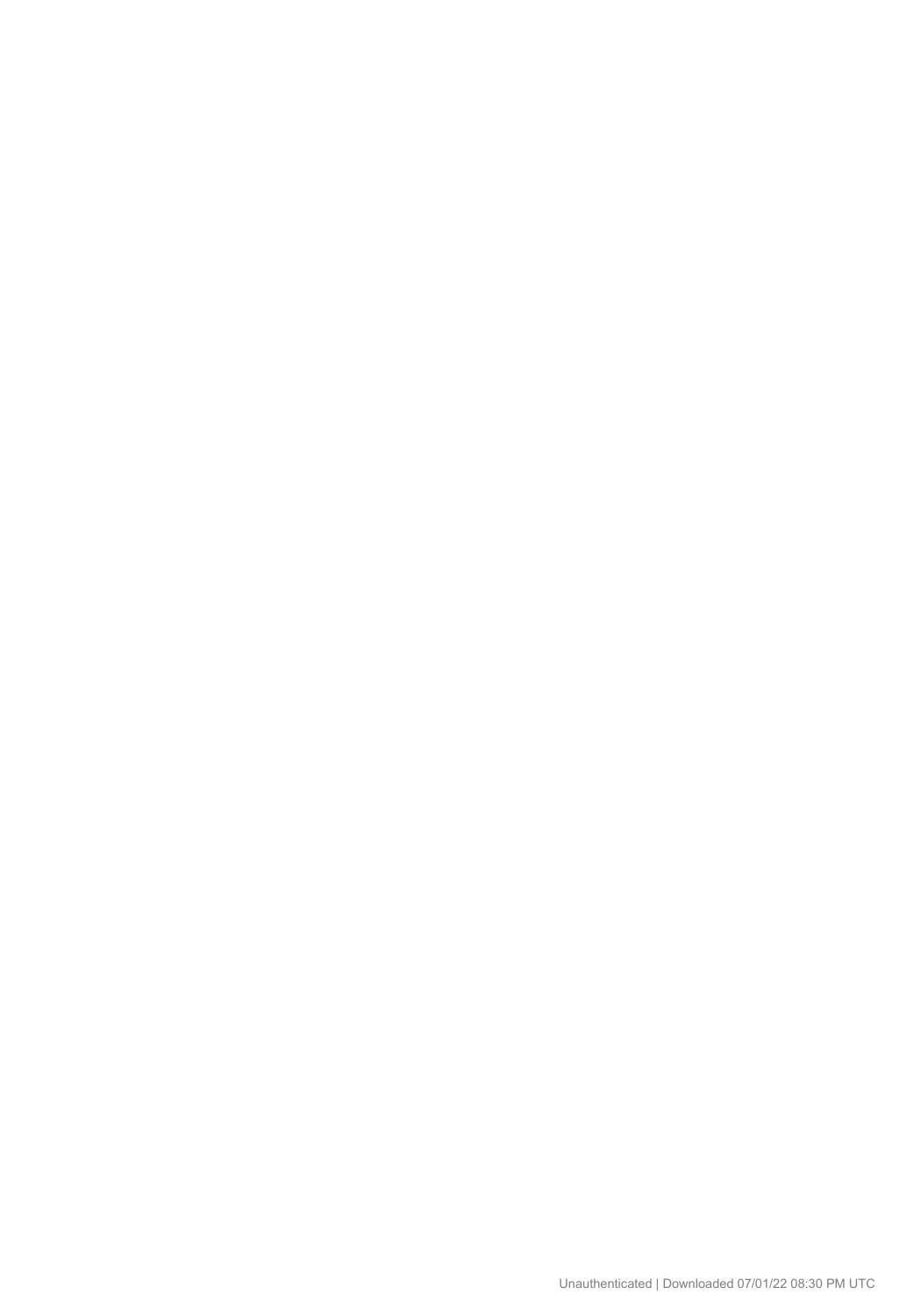## **Table of Contents**

| <b>Preface</b> |                                                                                                                                                             |
|----------------|-------------------------------------------------------------------------------------------------------------------------------------------------------------|
|                | Pamela K. Phelps                                                                                                                                            |
|                | Chapter 2: Choosing a Pump: The Request for Proposal<br>Pamela K. Phelps and Michelle L. Borchart                                                           |
|                | Chapter 3: Human Factors Testing to Aid in the Selection of Intravenous<br><b>Infusion Pumps: Usability Testing and Failure Modes</b><br>Kathleen A. Harder |
|                | Pamela K. Phelps                                                                                                                                            |
|                | Pamela K. Phelps and Michelle L. Borchart                                                                                                                   |
|                | Chapter 6: Drug Library Development for Intravenous<br>Virginia L. Ghafoor                                                                                  |
|                | Melissa K. Carlson and Angela K. Skoglund                                                                                                                   |
|                | Stephen F. Eckel and Andrew P. Stivers                                                                                                                      |
|                | Kathleen G. Green and Michelle L. Borchart                                                                                                                  |
|                | Amy K. Chard and Dana A. Simonson                                                                                                                           |
|                | Burnis D. Breland                                                                                                                                           |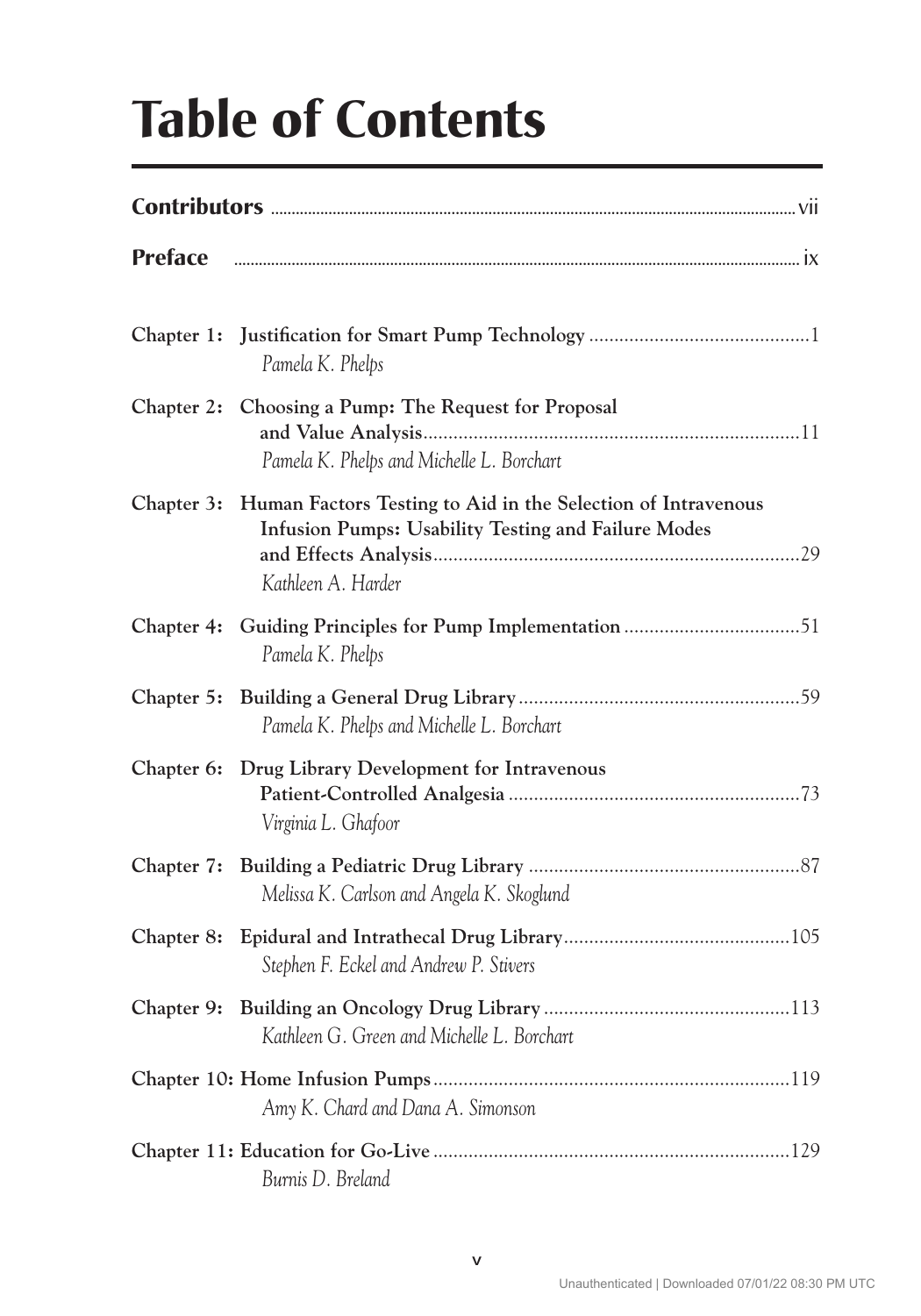| Chapter 12: Compounding and Packaging Medication for<br>Joseph B. Stanek                                 |
|----------------------------------------------------------------------------------------------------------|
| Chapter 13: Updating the Drug Library and Implementing<br>Susan M. Kleppin                               |
| Chapter 14: The Role of Healthcare Failure Modes and<br>Melissa M. Quinn and Virginia L. Ghafoor         |
| Chapter 15: Validating Pumps for Accuracy and Functionality167<br>Andrew P. Stivers and Stephen F. Eckel |
| Burnis D. Breland                                                                                        |
| Pamela K. Phelps and Michelle L. Borchart                                                                |
| Michael J. Brownlee and John P. Beyer                                                                    |
|                                                                                                          |
|                                                                                                          |
|                                                                                                          |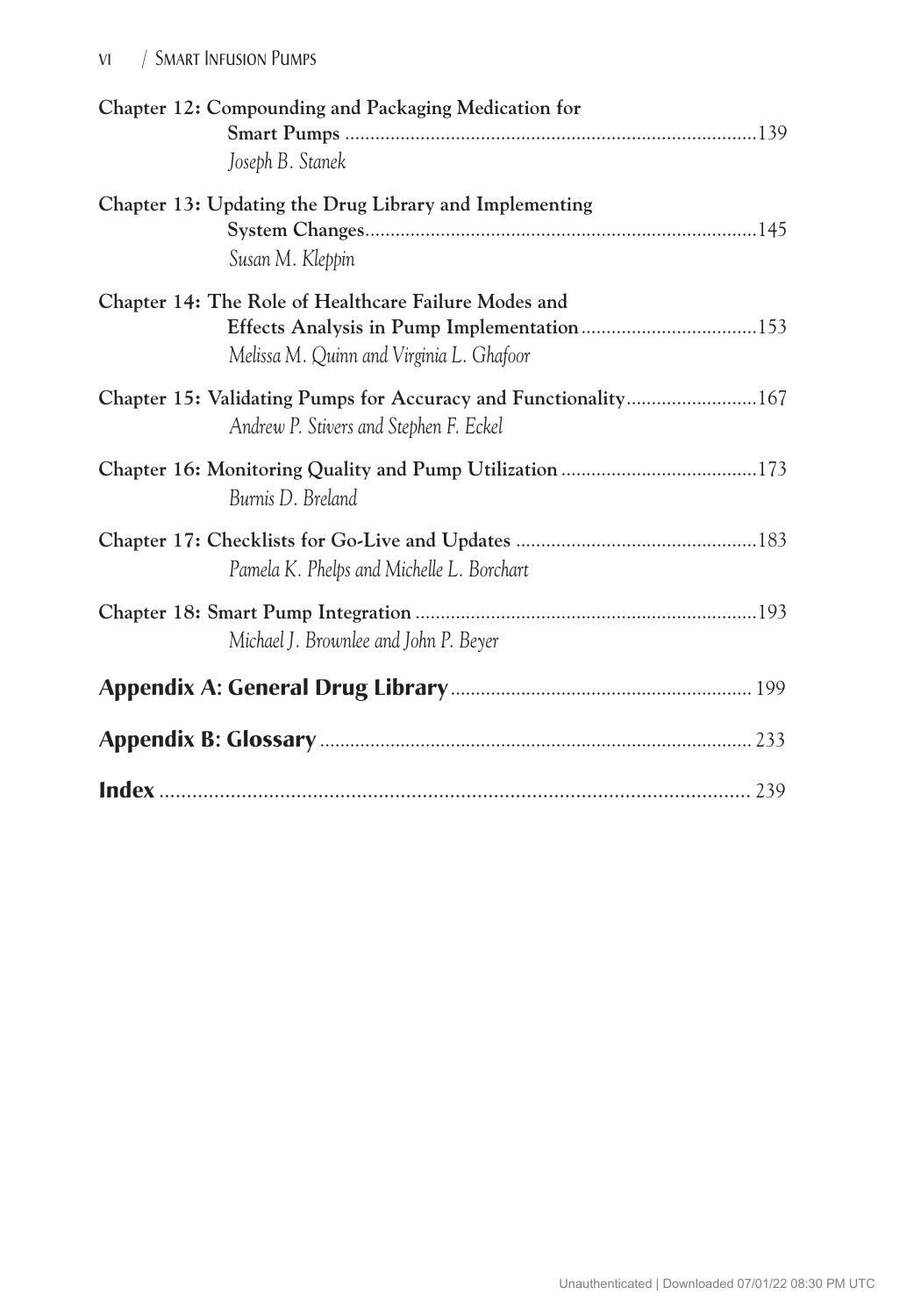### <span id="page-6-0"></span>**Contributors**

#### **John P. Beyer, PharmD, MS, MBA, BCPS**

Pharmacy Informatics Manager University of Iowa Health Care Adjunct Assistant Professor University of Iowa College of Pharmacy Iowa City, Iowa

#### **Michelle L. Borchart, PharmD, BCPS**

Manager Fairview Southdale Hospital Edina, Minnesota

#### **Burnis D. Breland, MS, PharmD, FASHP**

Manager, 340B Education and Compliance Support Apexus 340B Prime Vendor Program Irving, Texas

#### **Michael J. Brownlee, PharmD, MS, FASHP**

Chief Pharmacy Officer Clinical Associate Professor and Associate Dean University of Iowa College of Pharmacy Director, Health-System Pharmacy Administrative Residency Program Iowa City, Iowa

#### **Melissa K. Carlson, PharmD, BCPS**

Assistant Director of Pharmacy Clinical Services at University of Minnesota Medical Center, Fairview Minneapolis, Minnesota

#### **Amy K. Chard, RN, RD, LD, CRNI**

Nurse Supervisor Fairview Home Infusion Minneapolis, Minnesota

#### **Stephen F. Eckel, MHA, PharmD, BCPS**

Clinical Associate Professor Associate Director of Pharmacy UNC Eshelman School of Pharmacy Chapel Hill, North Carolina

#### **Virginia L. Ghafoor, PharmD**

Clinical Assistant Professor University of Minnesota College of Pharmacy Clinical Pharmacy Specialist—Pain Management Fairview Pharmacy Services Minneapolis, Minnesota

#### **Kathleen G. Green, PharmD**

Clinical Pharmacist University of Minnesota Medical Center Minneapolis, Minnesota

#### **Kathleen A. Harder, PhD**

Director, Center for Design in Health University of Minnesota Minneapolis, Minnesota

#### **Susan M. Kleppin, RPh**

Director of Clinical Services Chartwell Wisconsin Management Middleton, Wisconsin

#### **Pamela K. Phelps, PharmD, FASHP**

Director, Clinical Pharmacy Services Fairview Pharmacy Services Clinical Associate Professor University of Minnesota College of Pharmacy Minneapolis, Minnesota

#### **Melissa M. Quinn, PharmD, BCPS**

Clinical Pharmacist University of Minnesota Medical Center Minneapolis, Minnesota

#### **Dana A. Simonson, PharmD, BCPS**

Residency Program Director PGY-1 Ambulatory Pharmacy Practice Fairview Pharmacy Services, Home Infusion Minneapolis, Minnesota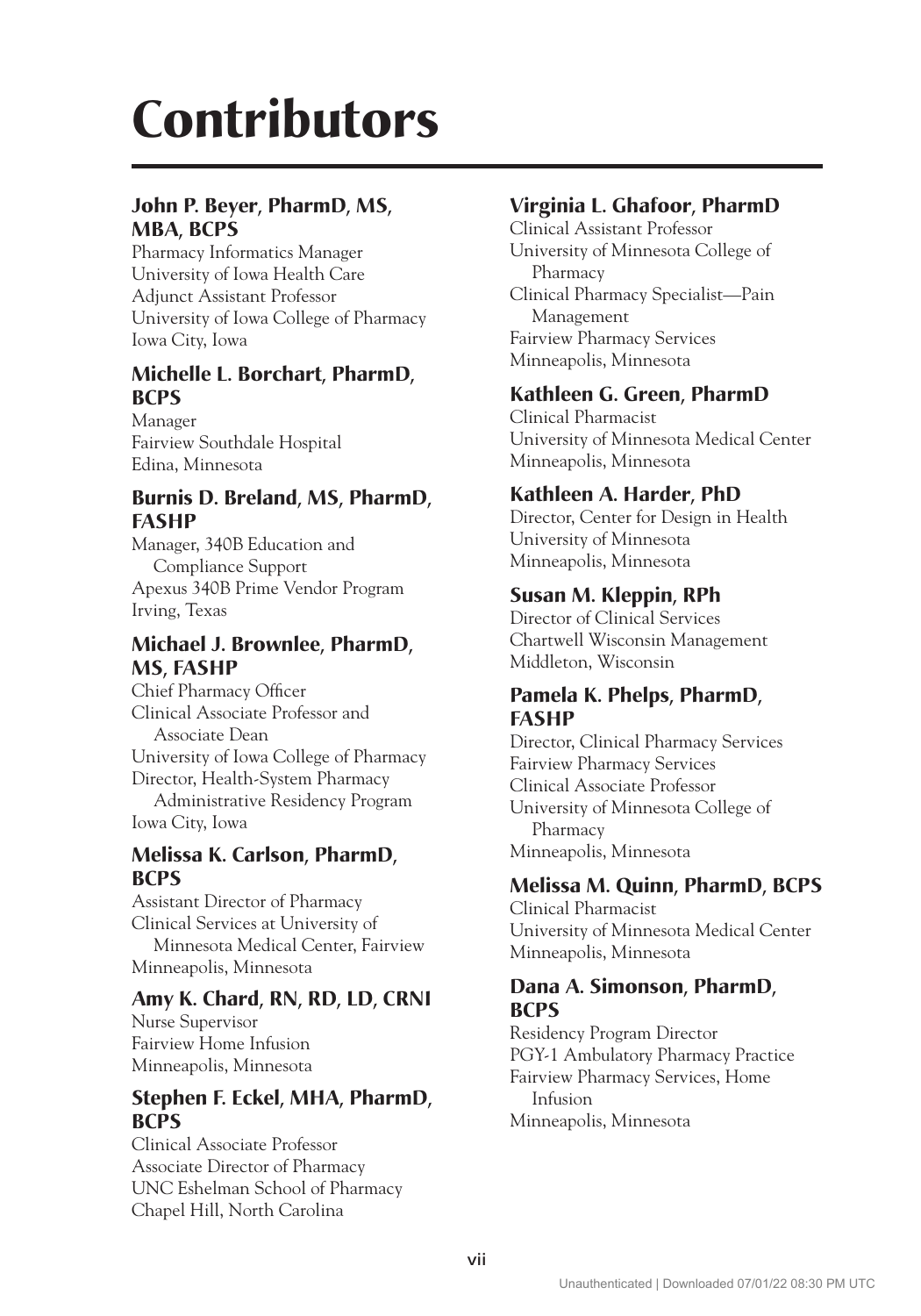#### **Angela K. Skoglund, PharmD, BCPS**

Pediatric Pharmacy Clinical Specialist/ Team Leader PGY2 Pediatric Residency Program Director Fairview Health Services and University of Minnesota Masonic Children's

Hospital Minneapolis, Minnesota

#### **Joseph B. Stanek, PharmD**

Program Development Manager Fairview Pharmacy Services Minneapolis, Minnesota

#### **Andrew P. Stivers, PharmD**

Medication Safety Officer UNC Hospitals Department of Pharmacy Chapel Hill, North Carolina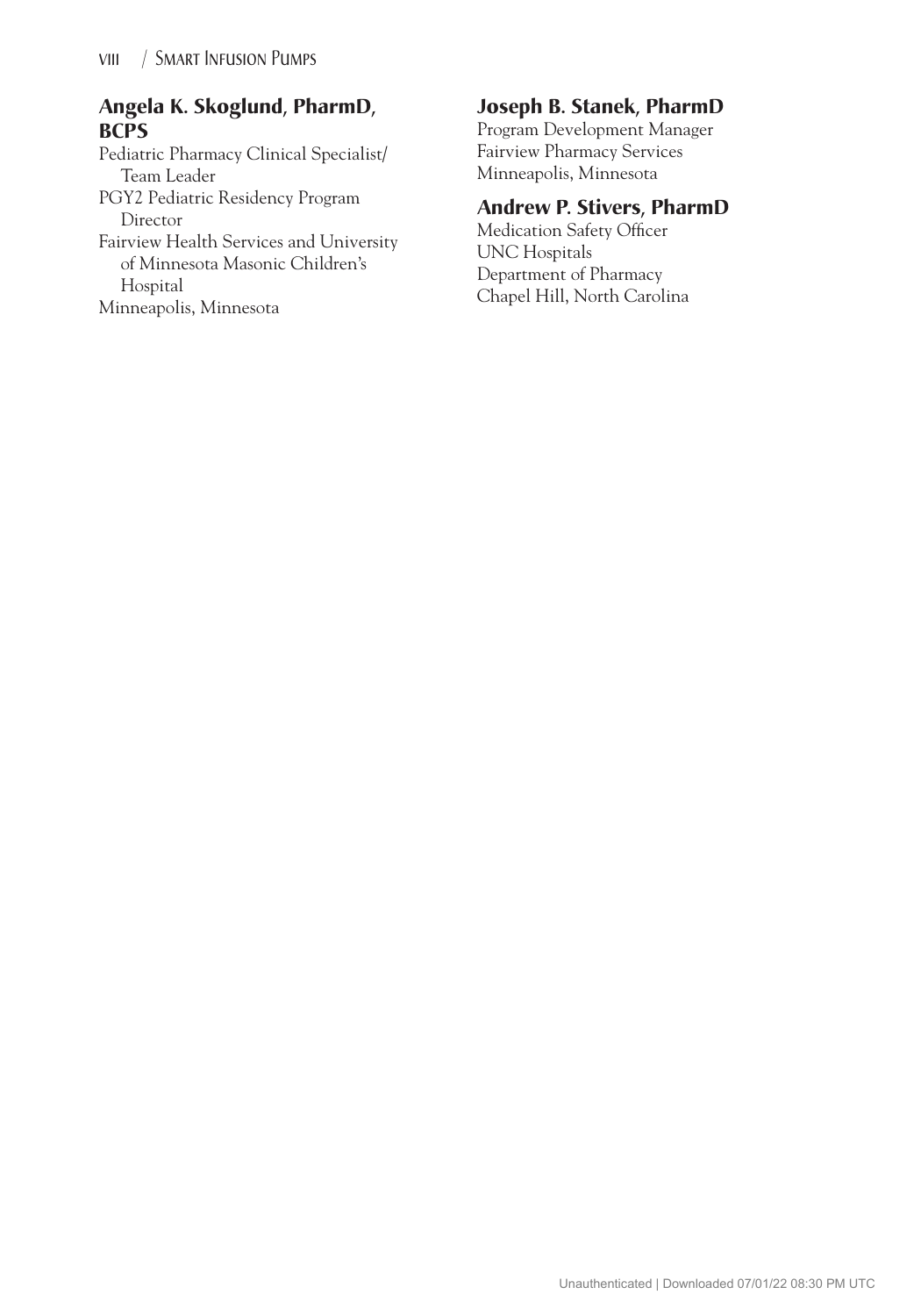### <span id="page-8-0"></span>**Preface**

Former ASHP Special Publishing Director Jack Bruggeman and I had long conversations about whether the ASHP membership could benefit from another edition of *Smart Infusion Pumps*. After these conversations and surveys of the membership, we decided that there was enough significant new information to warrant another edition. I sincerely hope you agree!

As in the previous edition, the first chapter deals with the justification for smart pump technology. Whereas the majority of health systems across the nation now use smart pump technology, we are all over the spectrum in terms of our compliance with the software and use of the various safety attributes. This chapter now includes more references, to promote broader use of the safety features. In Chapter 2, we updated the list of positive attributes to look for in a request for proposal (RFP). This chapter includes a sample RFP and a sample pump scoring chart. Chapter 3 guides us through processes to use when conducting frontline user testing of smart pumps. It includes the use of human factors techniques, such as usability testing and failure modes and effects analysis, to aid in the decision-making process. The fourth chapter on guiding principles is intended to provide key points for consideration. Although these principles may not be the ones you choose, they represent examples of questions that should be asked prior to implementation. Chapters 5, 6, and 7, on building a general drug library, the patient-controlled analgesia library, and the pediatric drug library, have all been updated with new additions to the drug libraries, bolus dosing options, and references. These chapters are presented as a starting point; not all health systems will need to adopt the medications represented in these chapters, and different dose limits may be chosen based on different patient populations.

Chapter 8 on epidural and intrathecal drug libraries, written by Dr. Stephen F. Eckel, is new. It represents an important addition to the book not present in the first edition. Chapter 9 is also new, with the addition of an oncology drug library. Most oncology infusions now take place in the clinic setting, with special challenges for premedications, minimizing wait and infusion times, and maintaining failsafe processes. Chapter 10 is another new chapter, focusing on home infusion pumps. As the population ages and chronic disease management becomes more common, more care will be conducted in the home. The home infusion market is expected to almost double by the year 2020. Health-system pharmacists will need to familiarize themselves with home infusion to facilitate the continuum of care and meet their patients' needs. Most home infusions are conducted without smart pumps; however, use of smart pumps in the home will increase in the future. We feel this is an important topic to address.

Chapters 11 and 13, on conducting education and pump updates, have been updated. Chapter 12, on medication compounding, is new and has been written by a compounding pharmacist in a 503B-compliant facility, Dr. Joseph B. Stanek. Special attention is given to sterile compounding, storage, labeling, barcoding, and ensuring